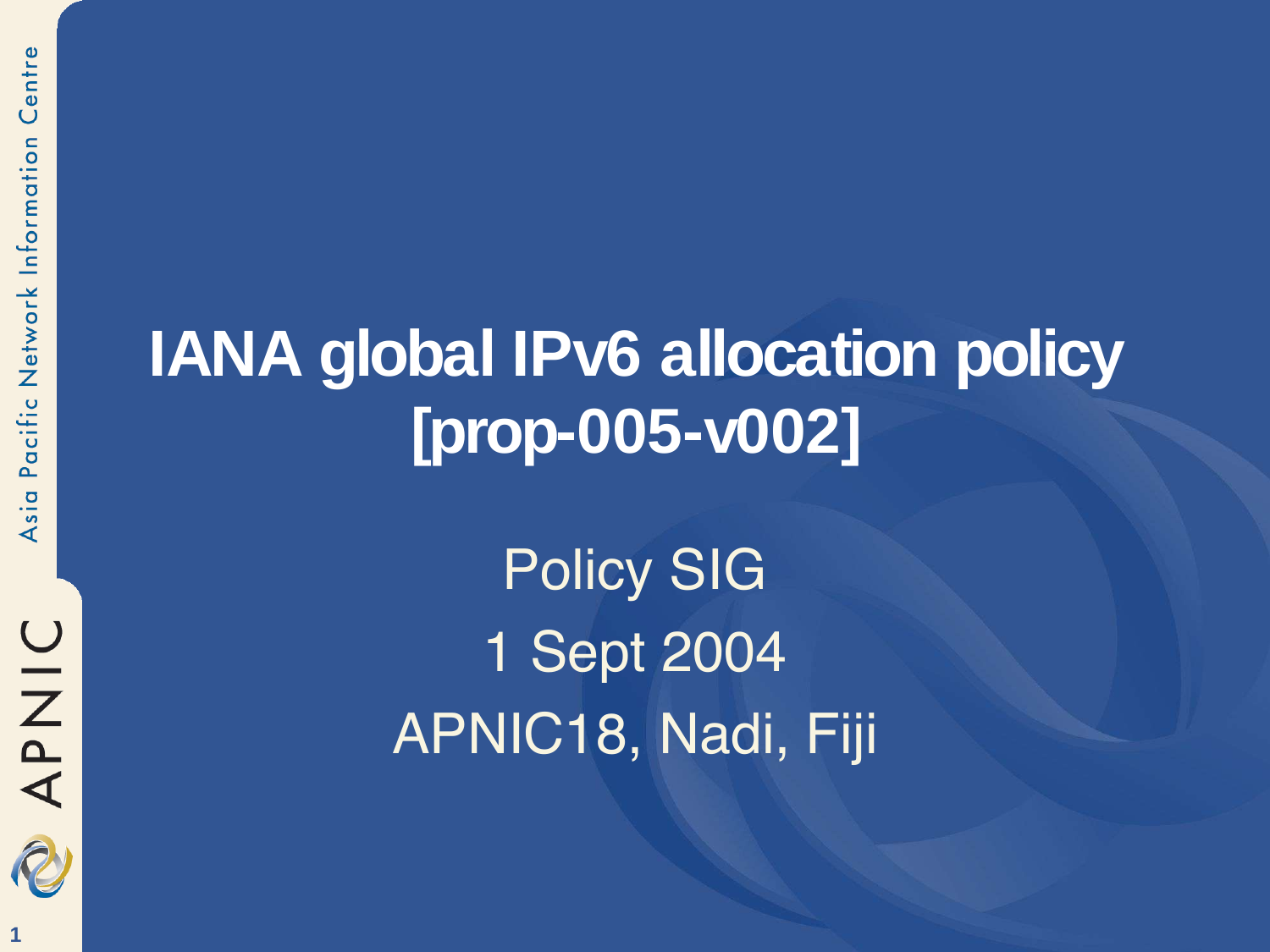## **Background**

• "IANA IPv4 resource request procedures"

- •Describes procedures for RIRs to obtain address space from IANA
	- Reached consensus in all RIR communities
	- Global policy pending ASO and ICANN policy processes
- No equivalent IANA-RIR document exists yet for IPv6
	- •Several documents and ideas circulated

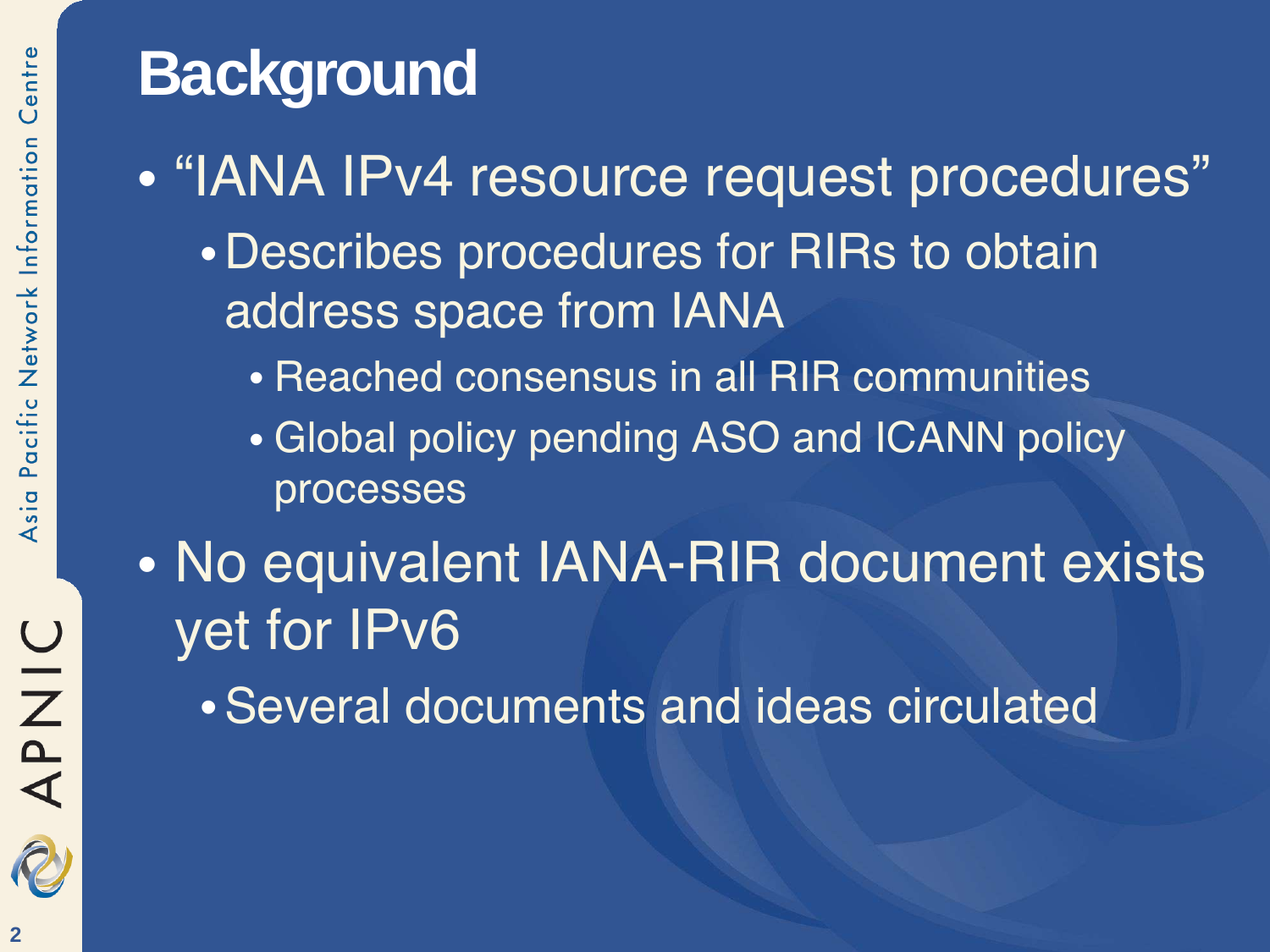**Current IPv6 allocation system** • IANA-RIR allocations •Based on interpretation of RFC2928 •Each RIR receives a single /23 block • Recent large LIR requests triggered special case allocations by IANA • RIR-LIR allocations • Minimum allocation /32 •Each LIR is reserved a /29 • No contiguous allocation after allocated • 64 requests/allocations (/29) possible within IANA allocation (/23)

APNIC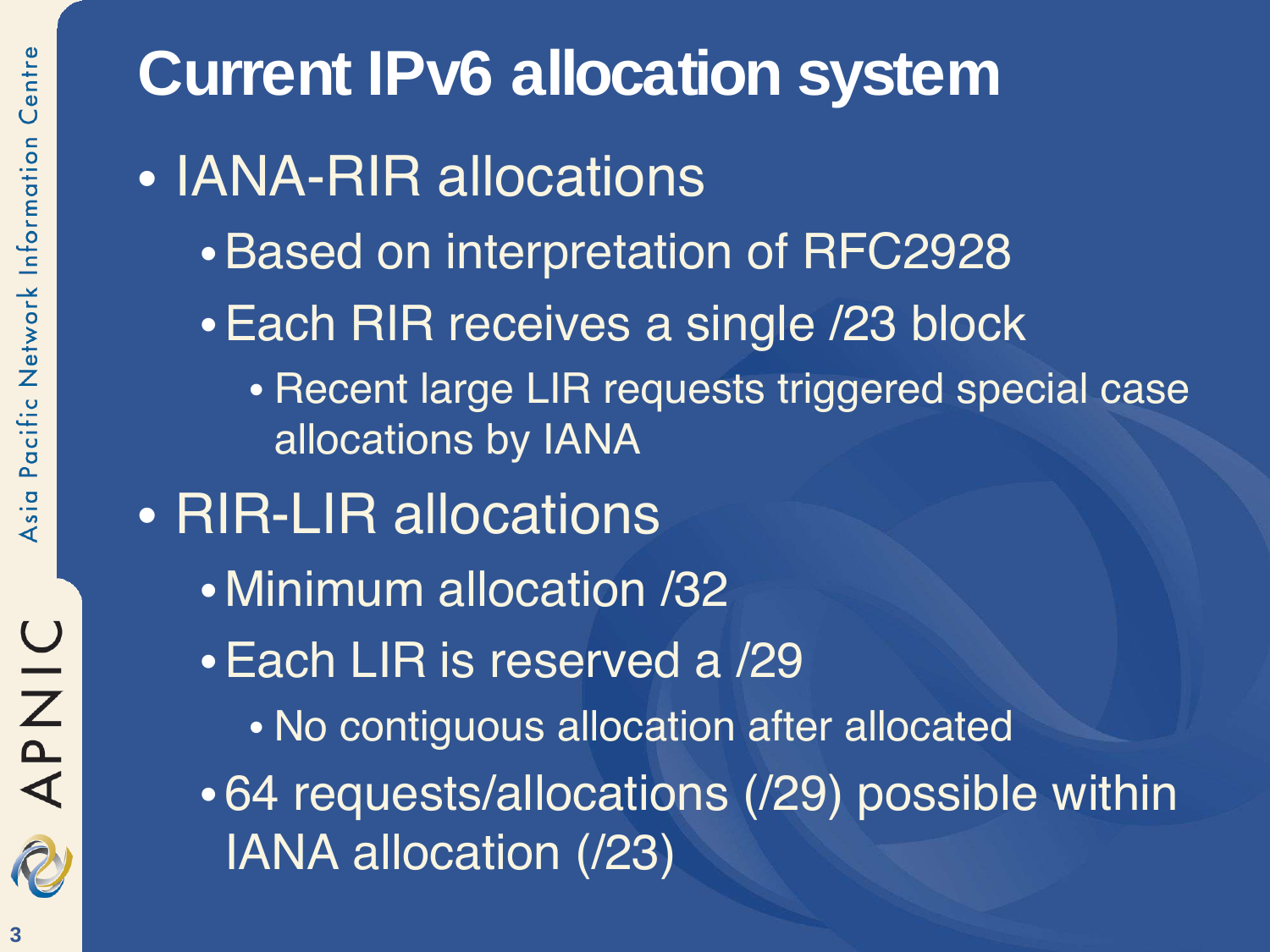## **Current problems**

- Based on IPv4 allocation process
- IANA-RIR allocations are small compared with reasonable allocation timeframe
	- •Sacrificing aggregation
	- •Creating an IPv6 "swamp"
- Observed long term effects of fragmentation with IPv4 address space
	- •Desire to avoid 'mistakes' of the past
	- Maximise potential for aggregatable IPv6 blocks to LIRs

APNIC

2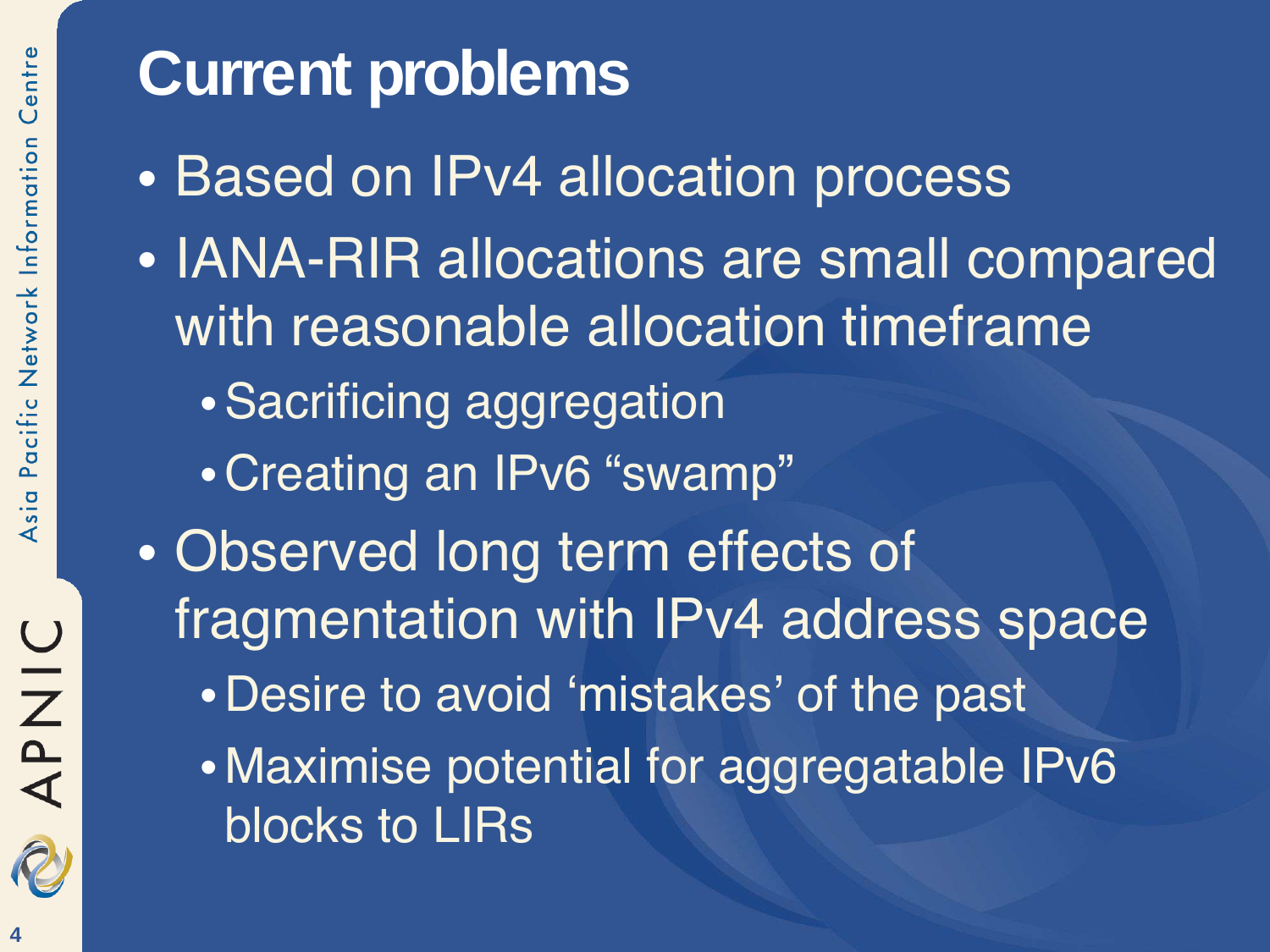# **Background of proposal** • Oct 2002: RIPE-261 •"IPv6 Address Space Management",

- proposed sparse allocations made from global pool
- Not accepted by RIR communities
	- •Consensus on need to continue regional allocations
	- •Perceived need to identify RIR blocks • For filtering and service needs

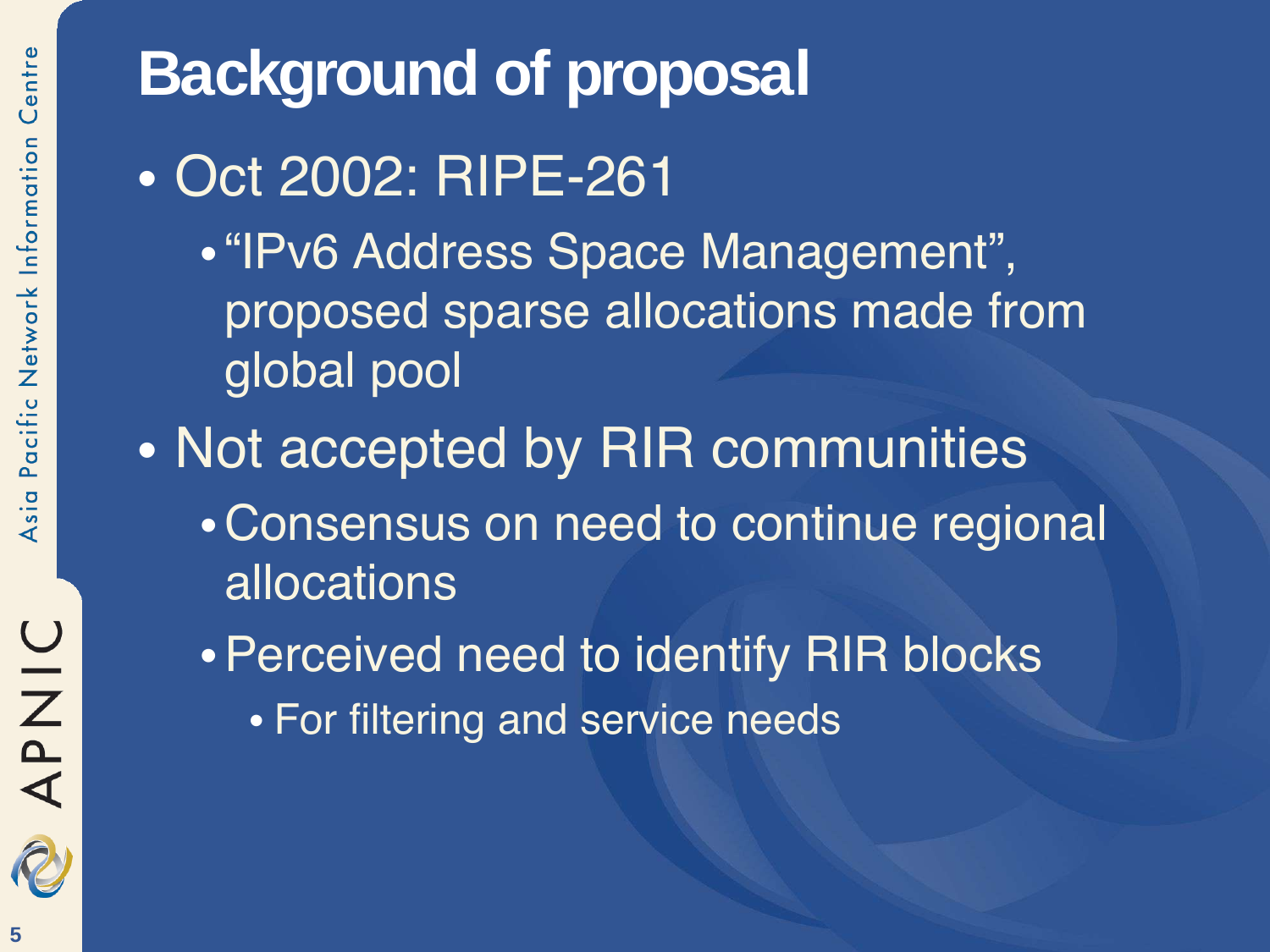**Background of proposal** • Jul 2003: Follow up to RIPE-261 •"Requesting larger IPv6 allocations from IANA and practicing sparse allocations" • General consensus by RIR meetings •Regional allocations maintained •RIRs may choose sparse allocation or other methods •Consensus on larger allocation size from IANA between /8 and /12



APNIC

2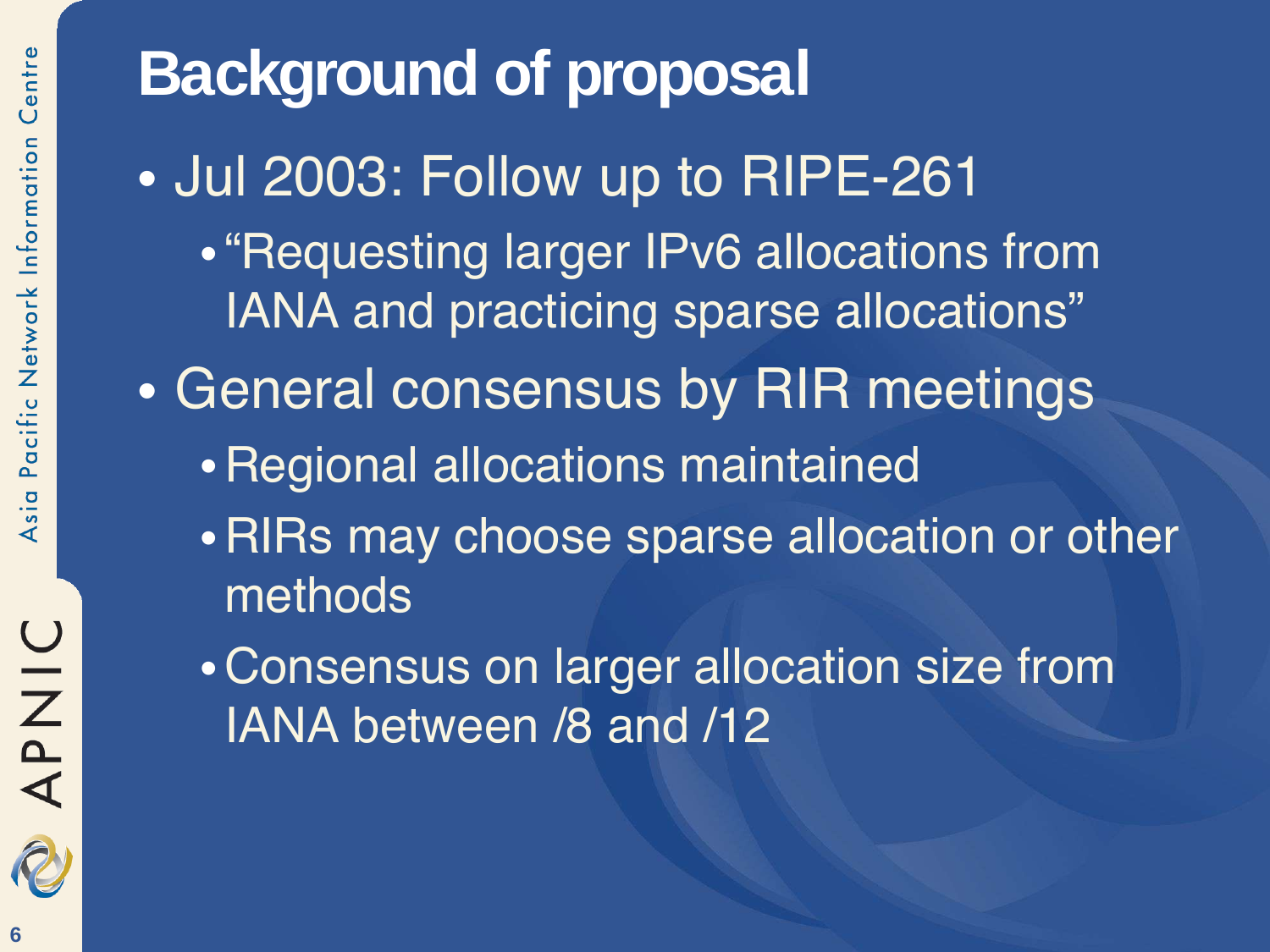# **Proposal - Allocation principles**

- /12 initial and minimum allocation by IANA to each RIR
	- •Based on previous presentation by Geoff **Huston**
- IANA will allocate sufficient address space for 36 months
	- •Allowing greater aggregation than we are currently able to achieve with IPv4
- IANA will allow each RIR to apply its own allocation and reservation strategies

APNIC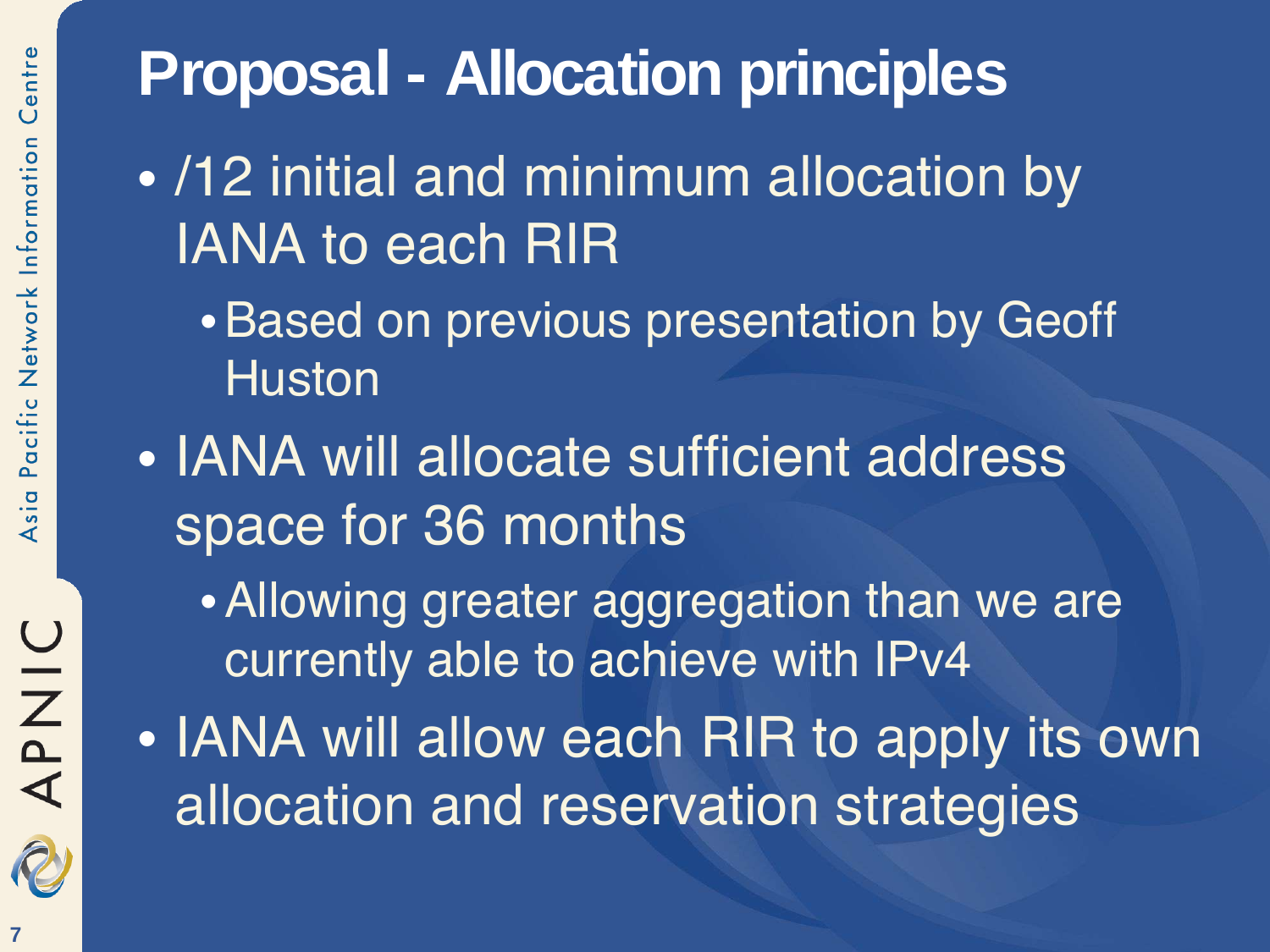### **Proposal - Reservations by IANA**

- Reserve /6 for each RIR
	- •Easy to identify regional address space
	- •Facilitate aggregation in long term
	- •Proposal names specific /6 reservations for each RIR
- Proponent now withdraws this provision of the proposal
	- •Due to feedback received on proposal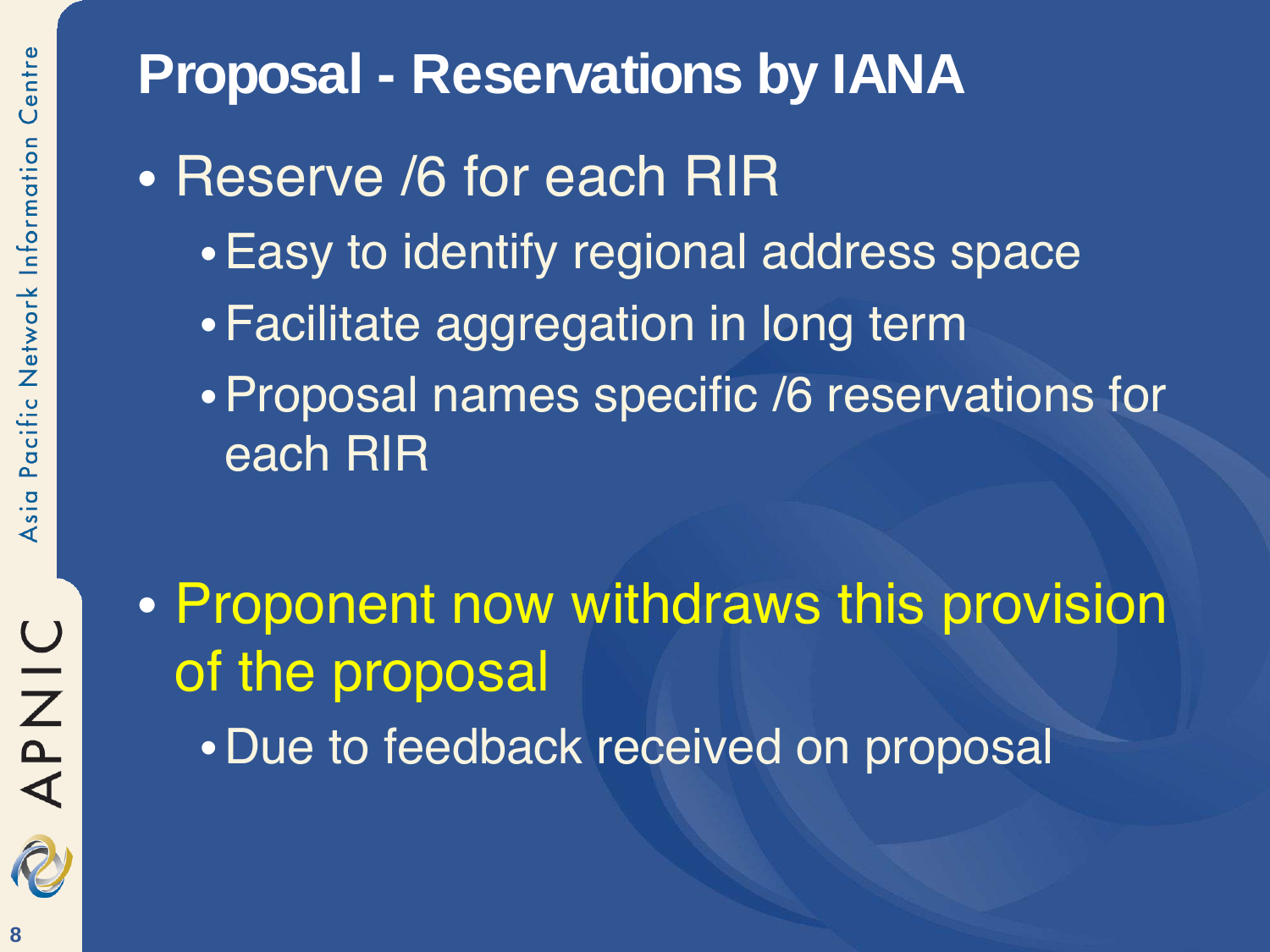# **Proposal - Initial allocations**

- Immediately this global policy becomes active, IANA will allocate each RIR a /12
- Any new RIR will be allocated a /12 immediately on approval by ICANN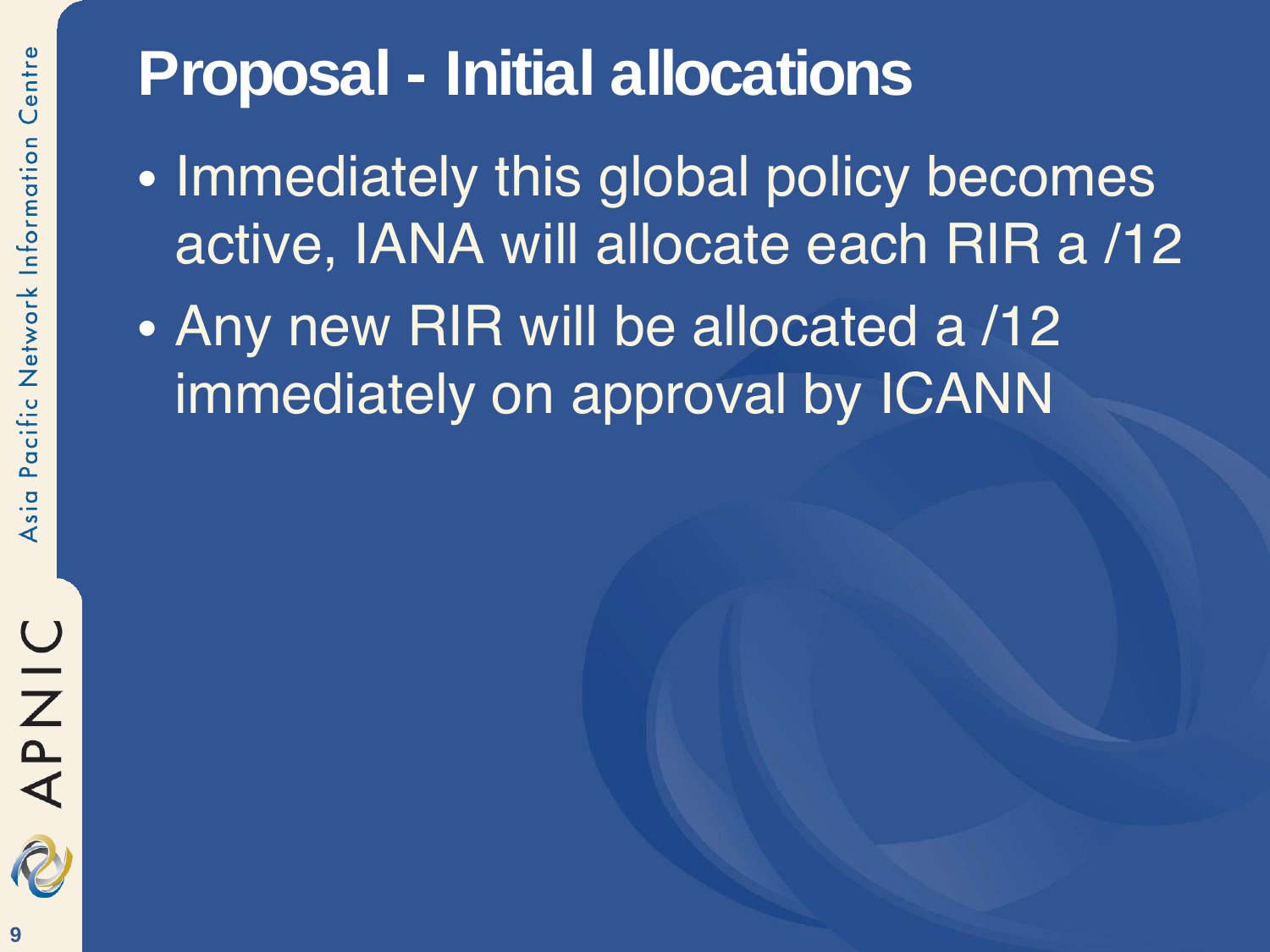# **Subsequent allocations - Eligibility**

• An RIR is eligible when it has allocated or reserved at least 50% of its total IPv6 address pool

### • Justification: increase opportunities for aggregation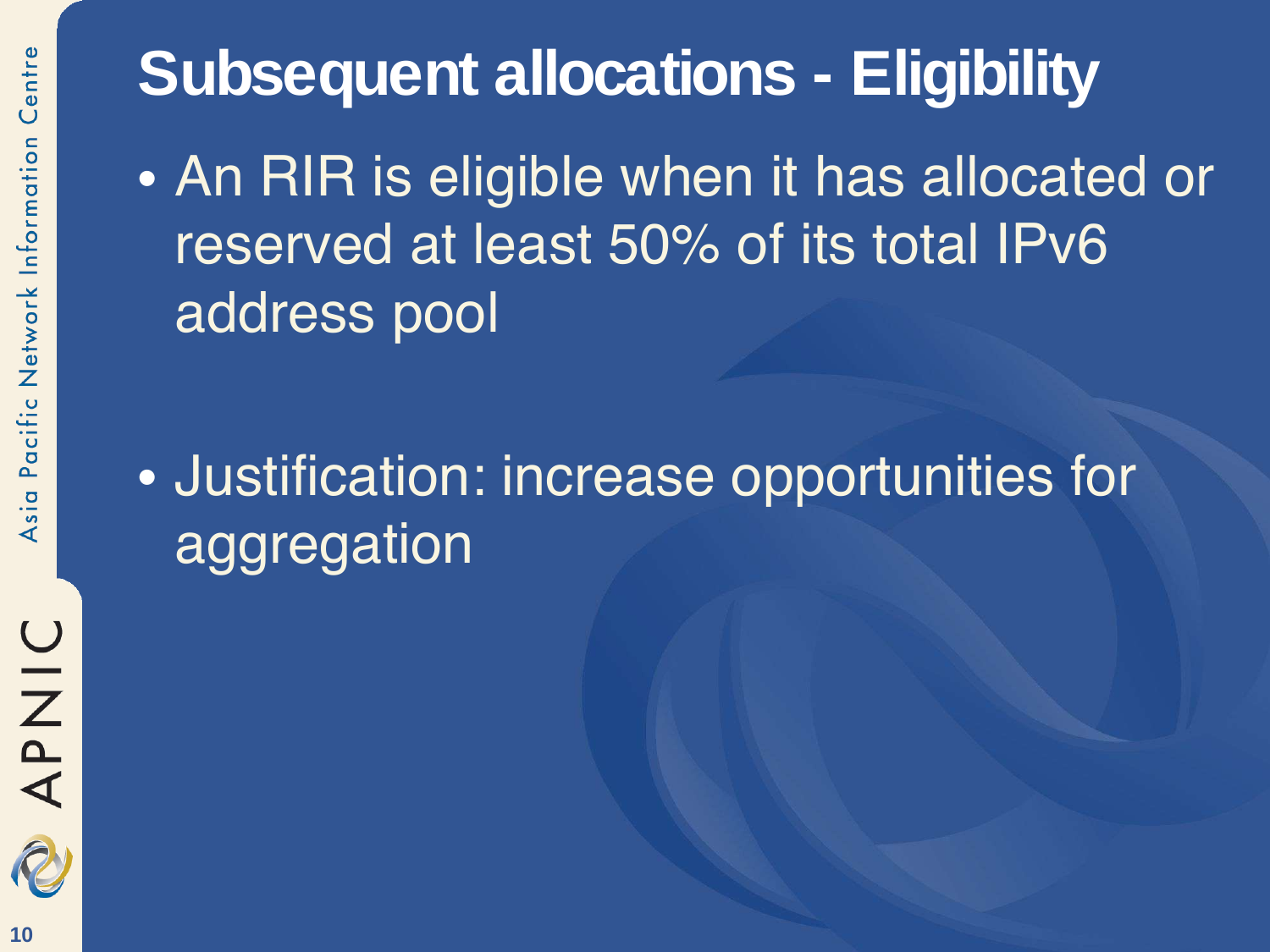## **Subsequent allocations - Size**

- Original proposal: the size of an RIR's address pool will be one bit shorter with each additional allocation
	- Total address holding of the RIR will double
- Justification: Maintain 1 contiguous RIR address pool
	- However: larger than /12 arguably not needed
	- Also: this is only feasible if RIR reservation is available

• Therefore: proponent now withdraws this provision of the proposal

R

APNIC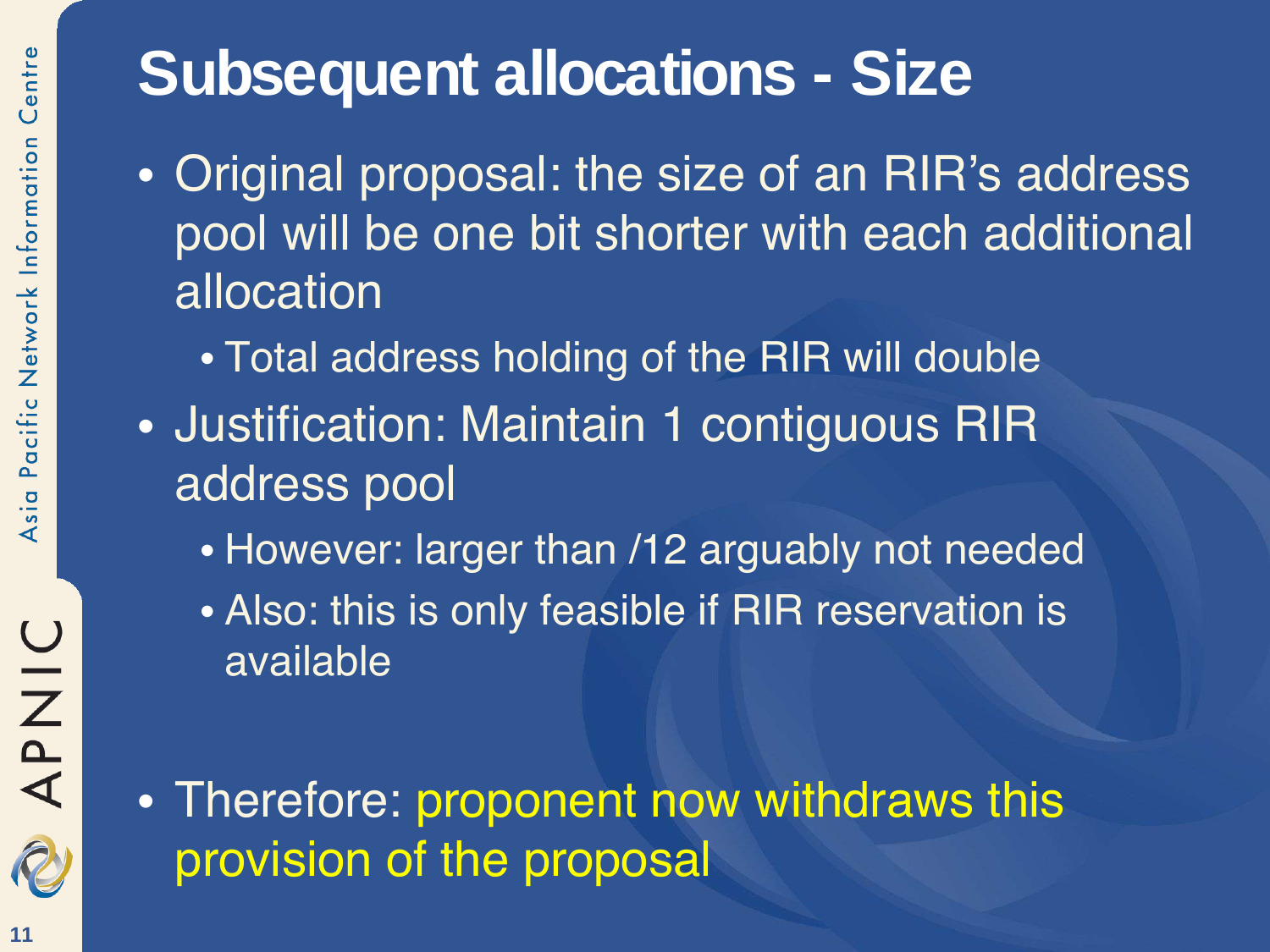# **Subsequent allocations - Size**

- The size of each subsequent allocation will be:
	- A multiple of the minimum allocation (/12)
	- •Sufficient to ensure that the RIR address pool satisfies at least a 36 month address requirement

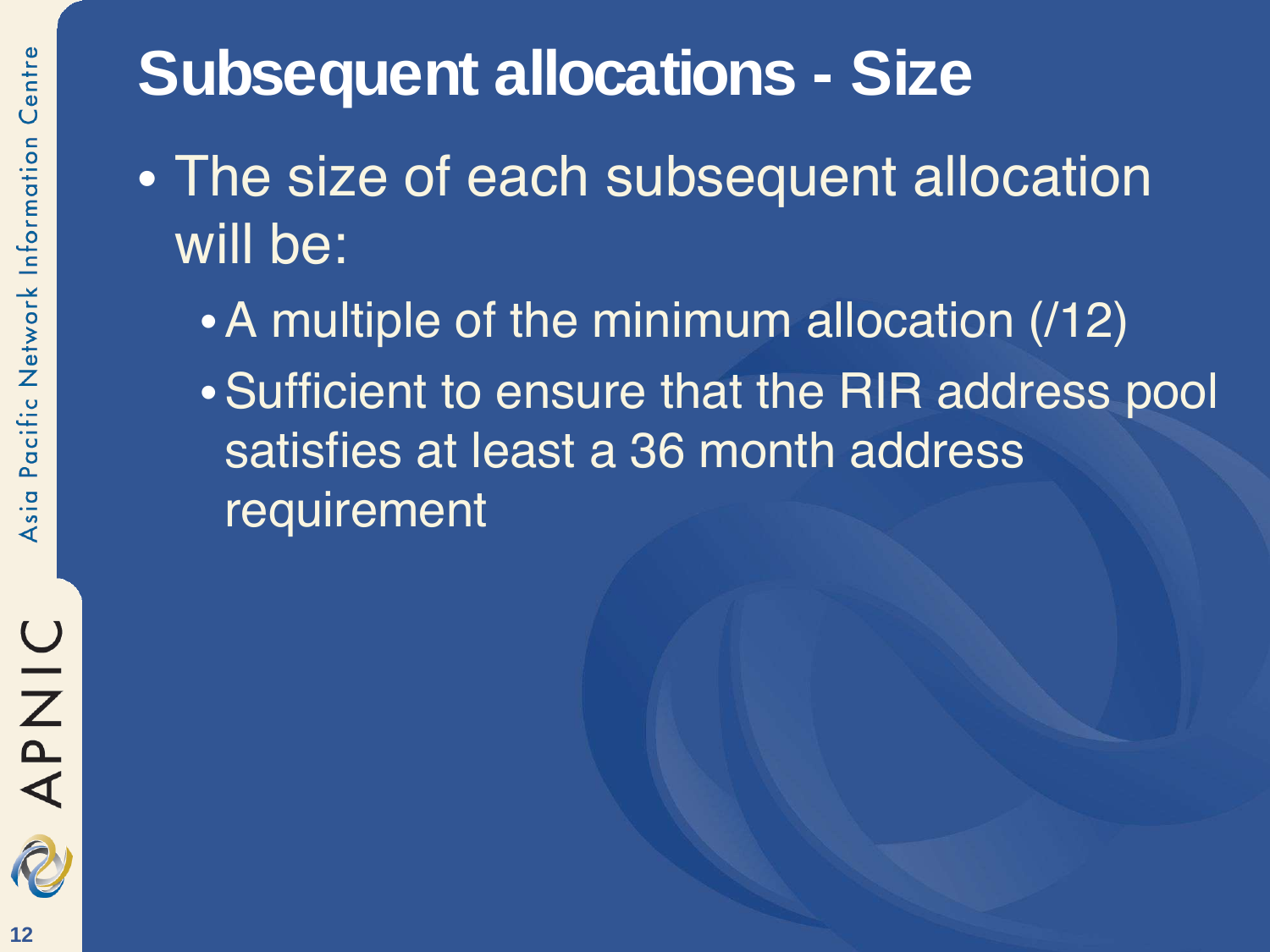#### **Proposal - Other provisions**

- IANA announcements
	- •IANA announces allocation to RIRs only
	- IANA to update its public records
	- •RIR announces allocation to community, update public records

#### • Justification:

- •Consistency with approved IPv4 global policy
- •Consistency and timing of announcements

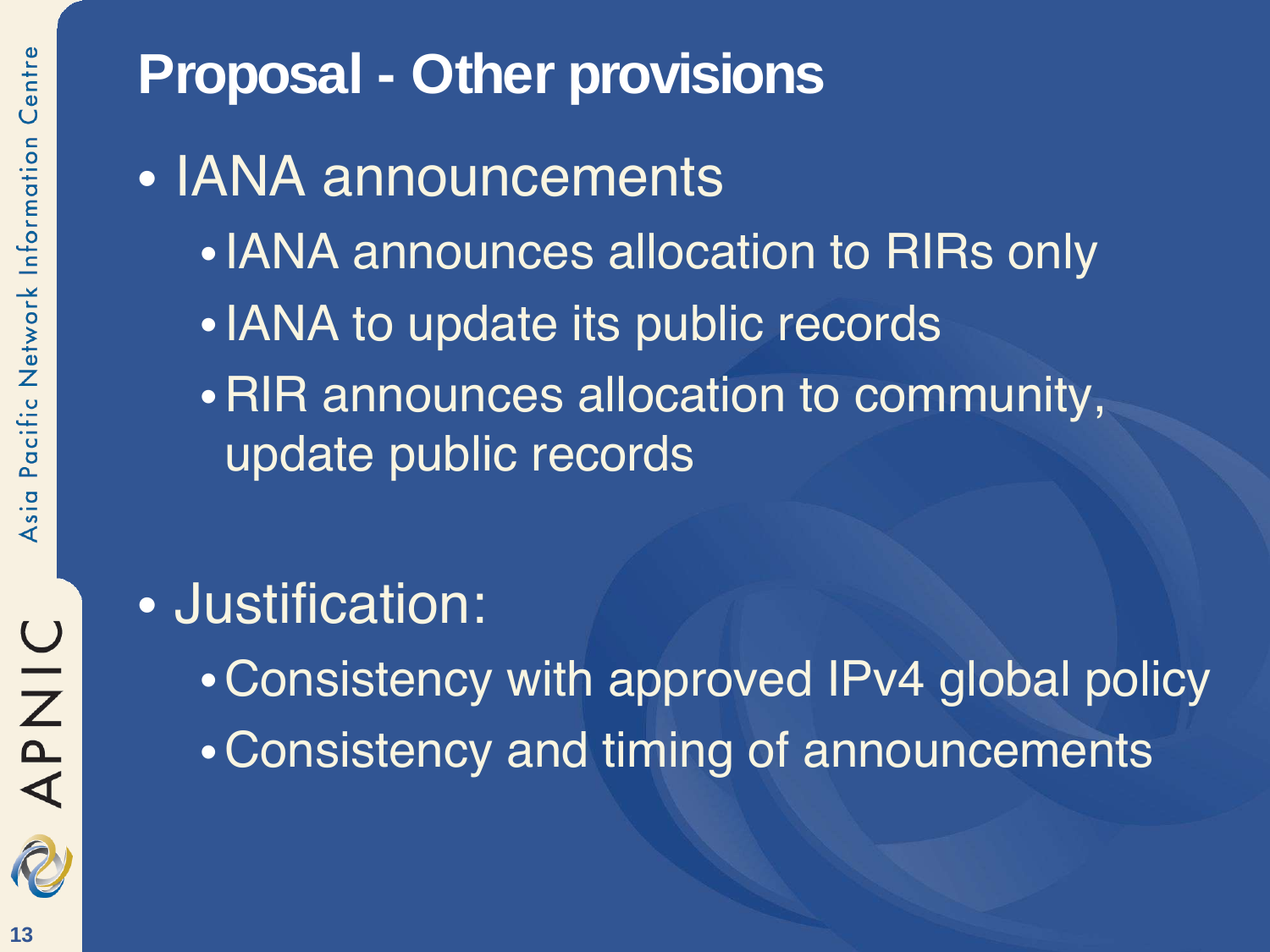#### **Impact on NIRs**

- Under direct allocation scheme there will be no impact
- Members of NIRs will maximise ability to receive aggregated allocations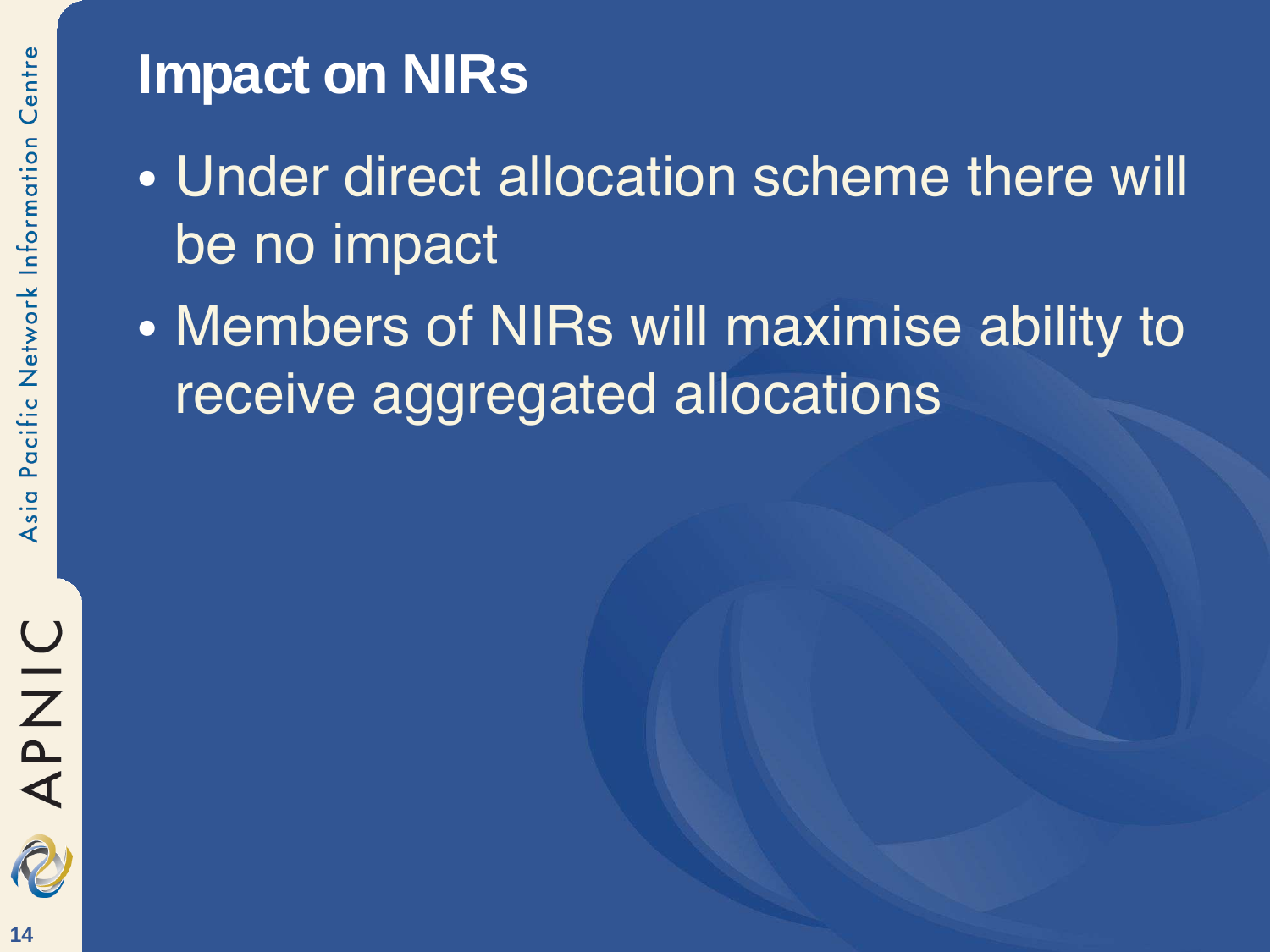#### **Proposal status**

- SIG Policy mailing list •Posted on 4 August 2004
	- •Also announced by ARIN, RIPE, AfriNIC to local mailing lists
		- LACNIC lists pending
- Feedback
	- •Several comments strongly in favour
		- Mostly in RIPE region
	- •One query regarding 36 month timeframe for allocations
	- •Some comments regarding large reservations and "doubling"

R

APNIC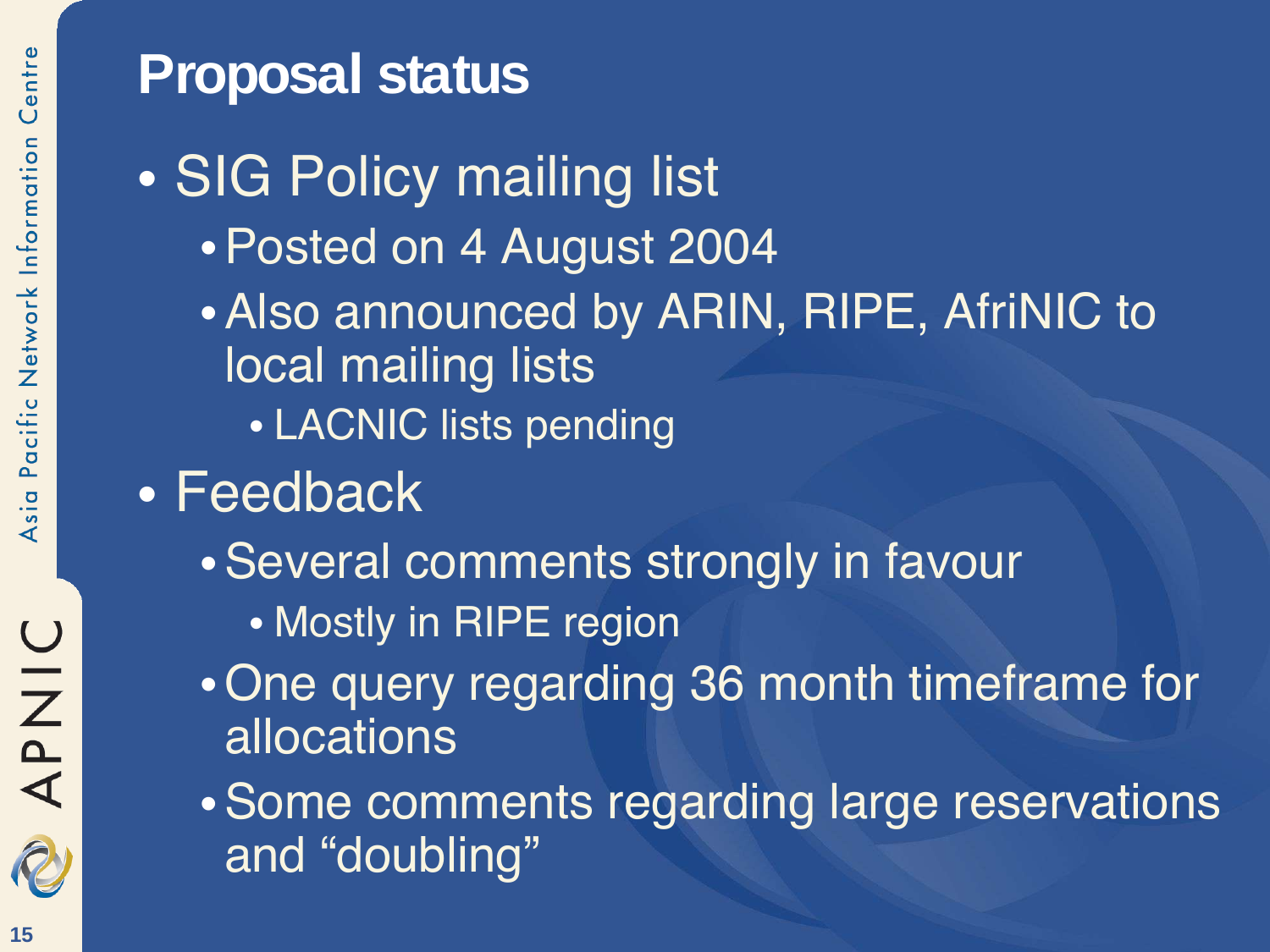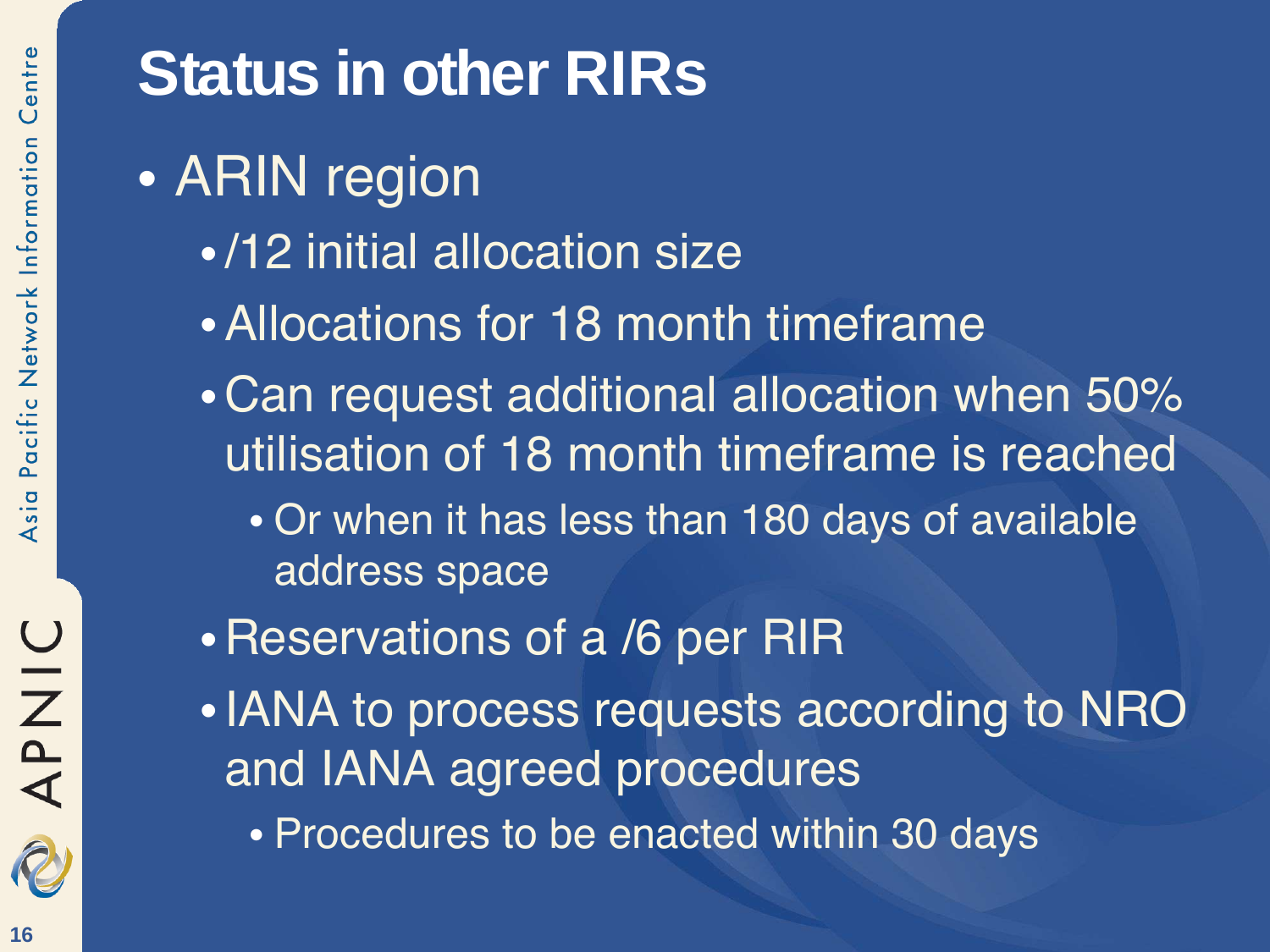

2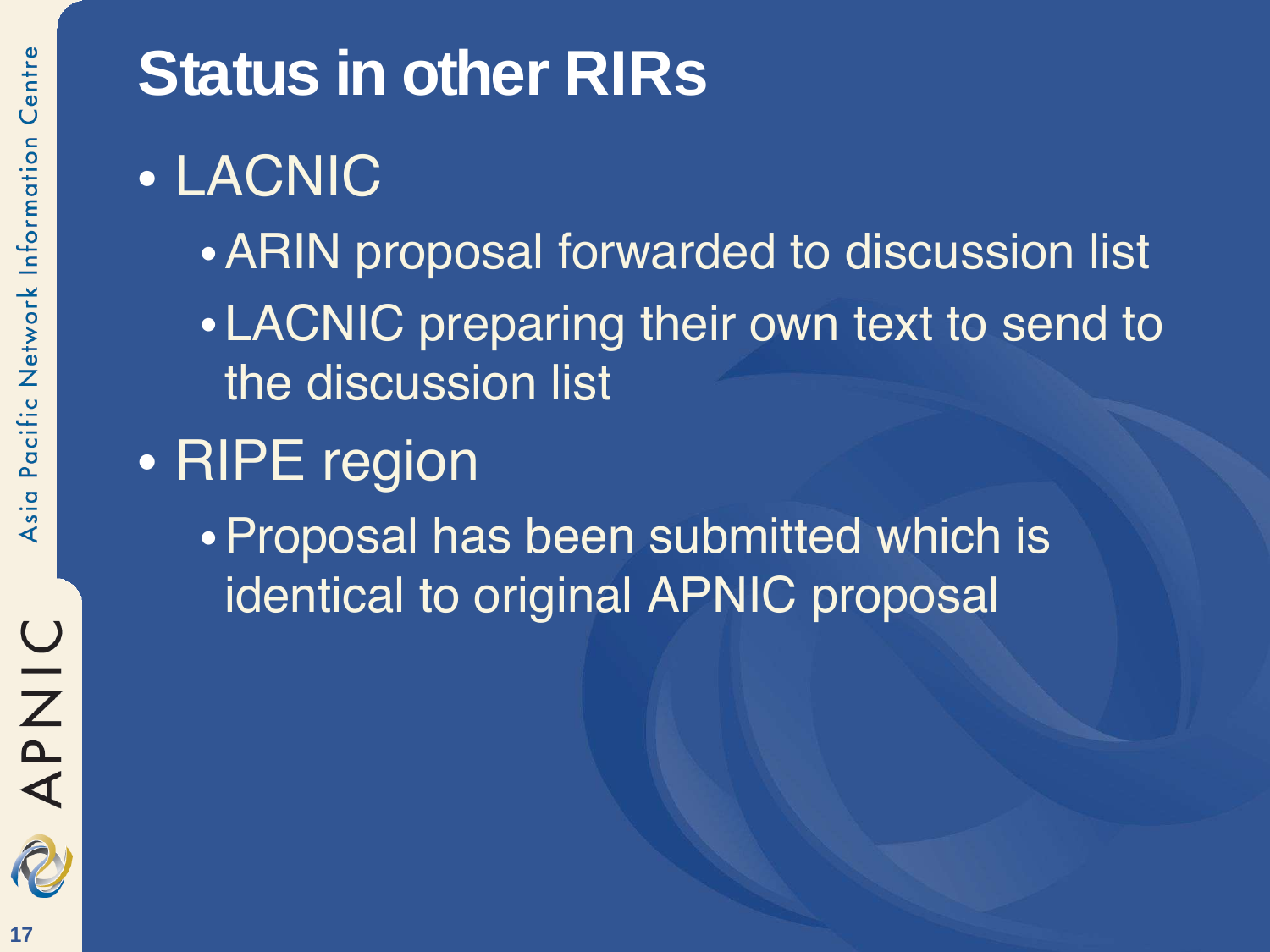

#### **Next steps – Global policy process**

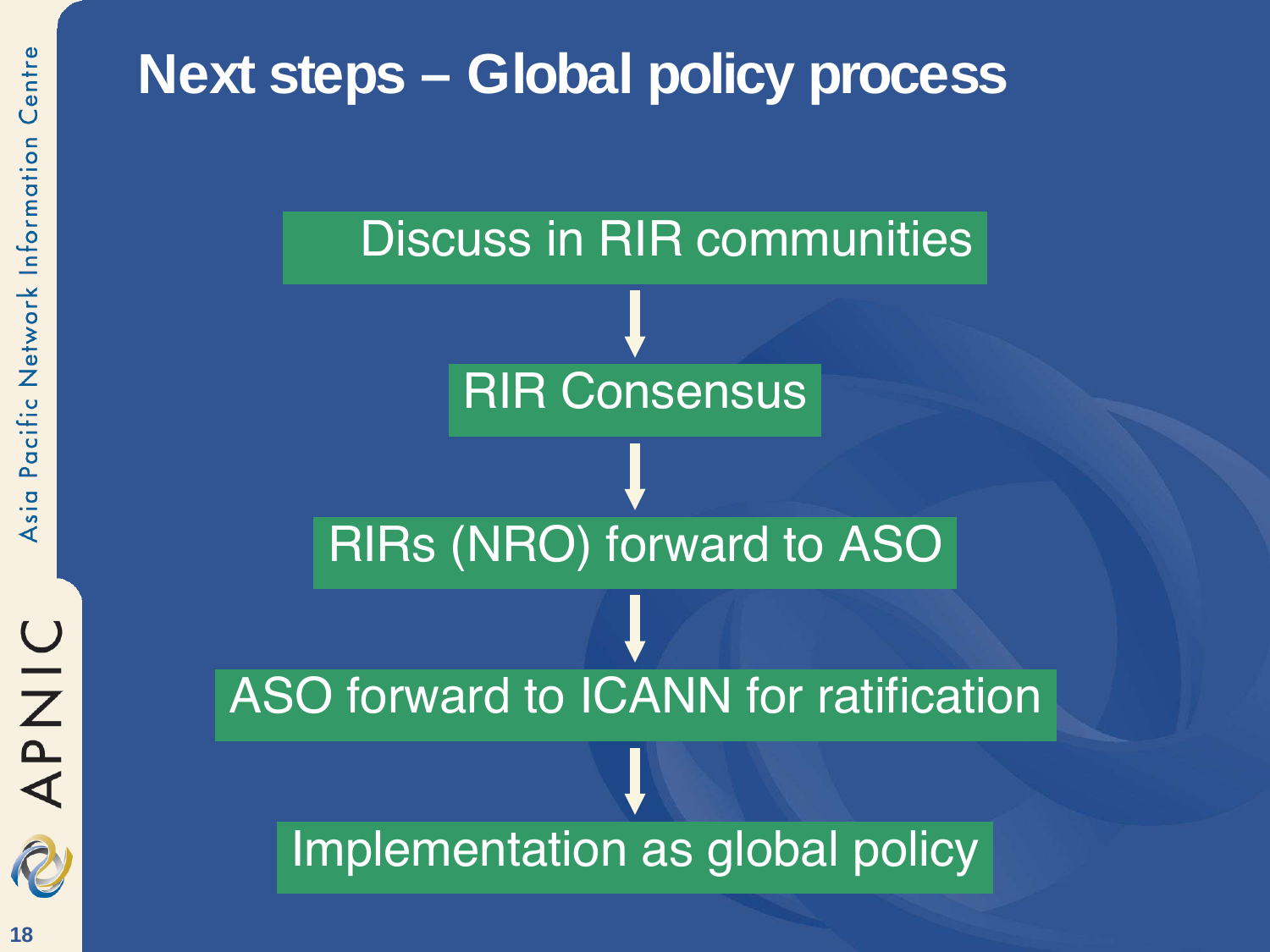#### **Summary**

- Defined allocation unit
	- Suggestion: /12
- All allocations in multiples of allocation unit
	- Suggestion: As a single CIDR block
- IANA allocations for at least x months
	- Suggestion: 36
- RIR qualifies for subsequent allocation when x% utilised (allocated or reserved)
	- Suggestion: 50%
- IANA to process requests according to NRO and IANA agreed procedures
- Communication by IANA to RIRs only

APNIC